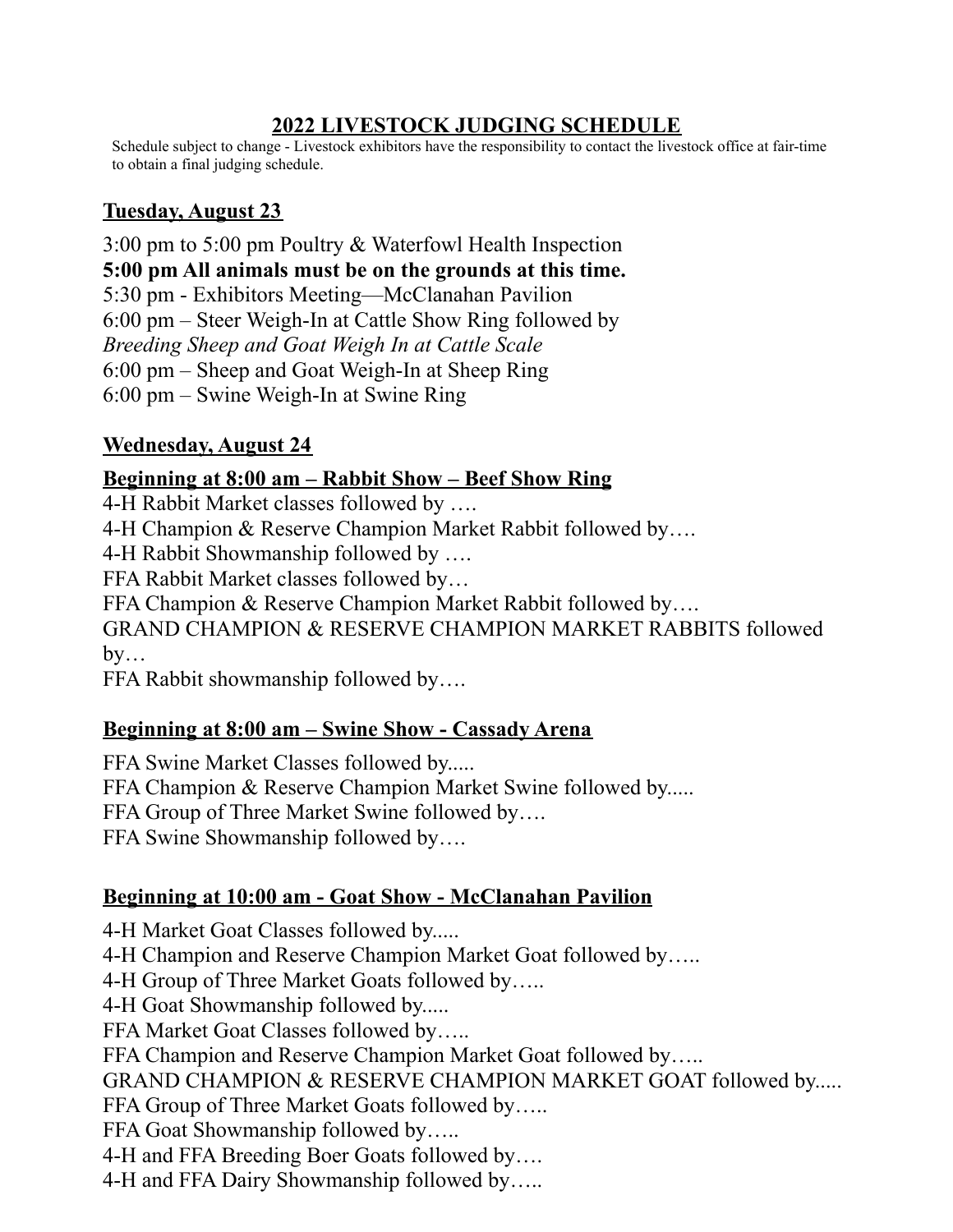4-H and FFA Pygmy Showmanship followed by….. 4-H and FFA Dairy Goat Breeding followed by ….. 4-H and FFA Pygmy Goats followed by….. Parent Goat Showmanship

#### **Beginning at 10:00 am - Poultry Show - Beef Show Ring**

Market Turkey Classes (All Birds Show Together) followed by… GRAND CHAMPION & RESERVE CHAMPION MARKET TURKEY followed  $by...$ FFA Turkey Showmanship followed by... 4-H Turkey Showmanship followed by...

Market Broiler Classes (All Birds Show Together) followed by…

GRAND CHAMPION & RESERVE CHAMPION MARKET BROILER followed  $by...$ 

FFA Chicken Showmanship followed by...

4-H Chicken Showmanship followed by...

#### **Thursday, August 25**

#### **Beginning at 8:00 am – Swine Show - Cassady Arena**

4-H Swine Market Classes followed by.....

4-H Champion & Reserve Champion Market Swine followed by.....

GRAND CHAMPION & RESERVE CHAMPION MARKET HOG (FFA & 4-H) followed by….

4-H Group of Three Market Swine

4-H Swine Showmanship followed by.....

FFA/4-H Breeding Gilt Show followed by….

Parent Swine Showmanship

## **Beginning at 8 am – Sheep Show – McClanahan Pavilion**

FFA Market Lamb Classes followed by..... FFA Champion & Reserve Champion Market Lamb followed by..... FFA Group of Three Market Lambs followed by..... FFA Sheep Showmanship followed by..... 4-H Market Lamb Classes followed by..... 4-H Champion & Reserve Champion Market Lamb followed by..... 4-H Group of Three Market Lambs followed by..... GRAND CHAMPION & RESERVE GRAND CHAMPION MARKET LAMB followed by….. 4-H Sheep Showmanship followed by..... 4-H & FFA Breeding Sheep Classes followed by..... Parent Sheep Showmanship